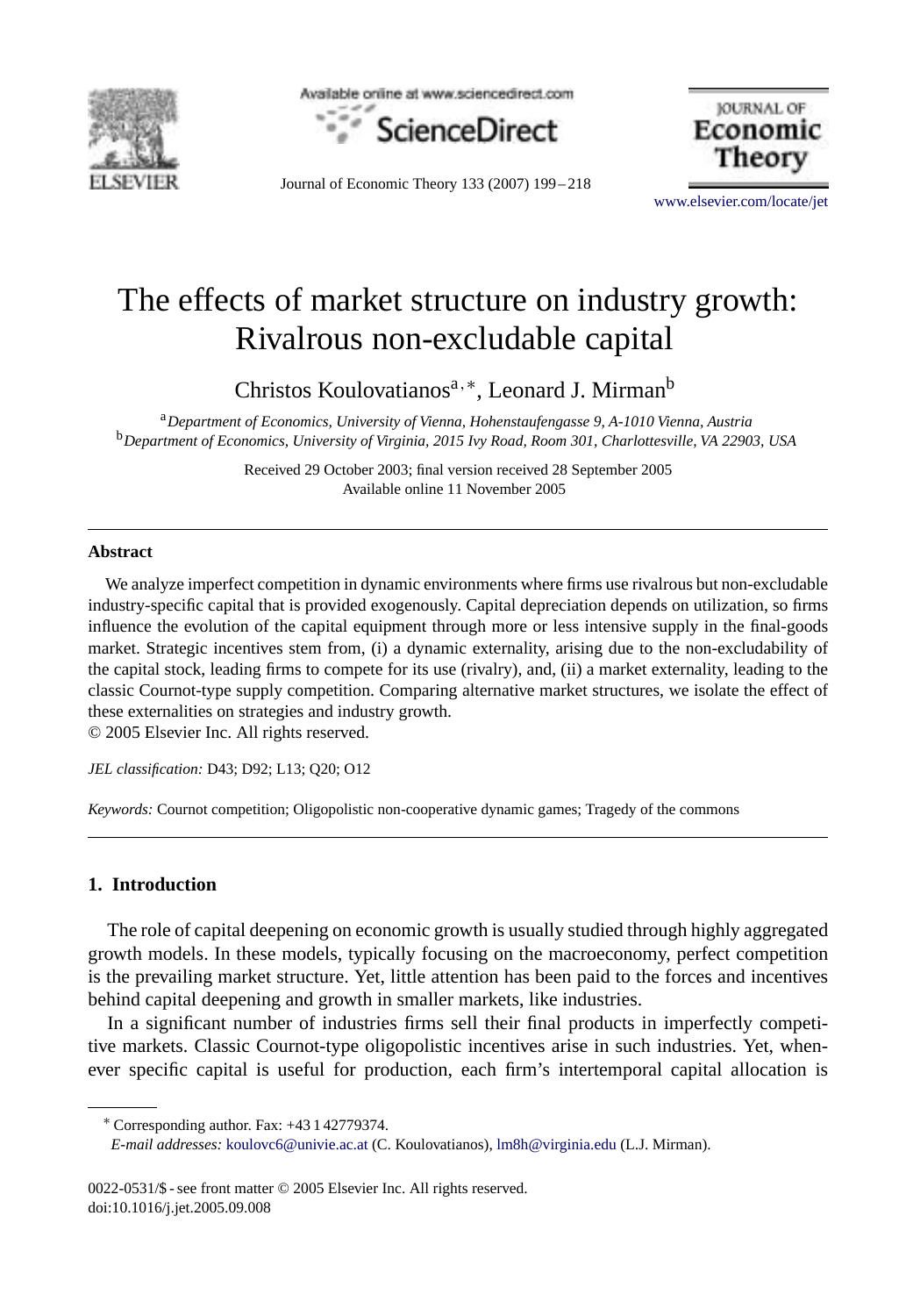an additional strategic lever, apart from its supply strategy. By accumulating capital, a firm can use its productive capacity to affect its oligopolistic competitiveness and profit margin over time.

We focus on industries with production that relies on the use of a specific type of capital, infrastructure, specific equipment, or a natural resource, which is provided exogenously. Capital in our analysis is non-excludable, it can be used at no cost by all firms, and also rivalrous, subject to a first-come first-served rule or to congestion costs. Moreover, capital in our study depreciates with utilization. Thus, higher aggregate production in the industry today implies lower capital in the future.

The key to understanding the link between market structure and industry dynamics in such an environment is to analyze the fundamental strategic incentives that arise, (i) from the interaction of firms in the market for the final good, a *market externality* among firms, and (ii) from the interaction of firms in the process that determines future capital deepening, a *dynamic externality* among firms.  $\frac{1}{1}$  To isolate the impact of each externality on aggregate industry production, and hence, industry growth, we build a parametric model that allows us to encompass four market structures, namely, (a) a single-firm monopolistic industry, (b) an industry with two monopolists selling the final product in their own separate markets but utilizing capital from the same provider, (c) a duopoly with firms selling in the same market and utilizing capital from the same provider, and (d) a duopoly with firms utilizing capital from separate providers.

The nature of the two externalities brings significant technical complexities into the dynamic problem faced by each firm in such non-cooperative games. The presence of these externalities in the dynamic game makes the strategies of competitors part of the structural maximization problem of a firm. In order that the problem of each firm be well-defined, the primitives of the model should imply that the equilibrium strategies possess convenient functional properties. So, we model the economic environment to obtain linear equilibrium strategies that make the analysis tractable. In order to accomplish this we use homogeneous or isoelastic functions to capture consumer demand and the primitives of firms. Our parametric model is essentially an extension of the example of Levhari and Mirman [\[8\],](#page--1-0) that is designed to accommodate the market externality, as well as the dynamic externality.

In a fashion similar to Levhari and Mirman [\[8\],](#page--1-0) a comparison of market structure (a) with (b) reveals the impact of the dynamic externality. Our results suggest the dominance of a commons problem, i.e. more firms induce higher aggregate supply and lower growth. <sup>2</sup> The comparison of (a) with (c), and of (b) with (c), reveal the impact of the market externality in addition to the dynamic externality, the core contribution of this paper. <sup>3</sup> Compared to the benchmark monopoly, we find that the aggregate supply of firms in each period is always higher. But compared to the market structure of two monopolists with common capital utilization, the impact depends on the model's primitives. We find that below a threshold level for the demand elasticity (depending only on the number of firms in the market), the aggregate supply of firms increases compared to the structure of two monopolists. When the demand elasticity is higher than that

<sup>&</sup>lt;sup>1</sup> The terms "dynamic externality" and "market externality" were coined by Mirman [\[9\],](#page--1-0) who pointed out the distinction of the two effects in the necessary conditions of a general framework of fishing games.

<sup>2</sup> See, for example, Mirman [\[9\],](#page--1-0) Levhari and Mirman [\[8\],](#page--1-0) who were the first to analyze the commons problem using non-cooperative dynamic games, and also Amir [\[1\],](#page--1-0) Sundaram [\[11\],](#page--1-0) Benhabib and Radner [\[2\],](#page--1-0) Dutta and Sundaram [\[3,4\],](#page--1-0) and Sorger [\[10\],](#page--1-0) who apply their analysis to natural-resource games, focusing mostly on the commons problem.

<sup>&</sup>lt;sup>3</sup> To our knowledge, the economic impact of the market externality on final good supply strategies in such a dynamic environment has not been studied before.